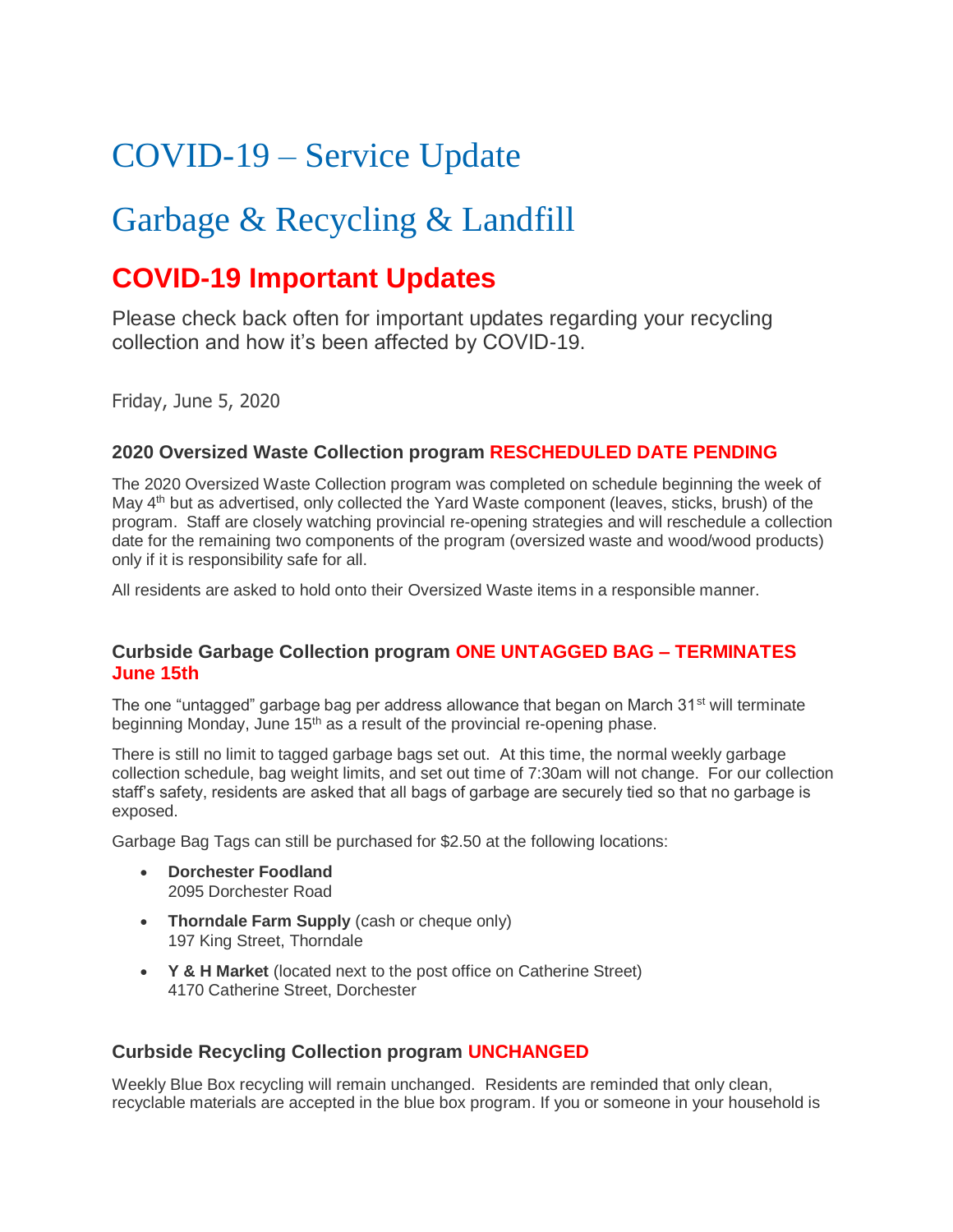feeling unwell, please place items that have been in contact with your mouth, nose or eyes into a bag and then into the garbage. This includes items that you normally place into your Blue Box such as plastic bottles, pop cans and milk or juice containers.

If any of the following items are in your blue box, the box will NOT be collected:

- Kleenex
- **Tissues**
- Sanitary wipes (i.e. baby wipes, alcohol wipes)
- Medical waste of any kind (sharps, gloves, face mask, medication)
- Food waste

While these items are never accepted in the blue box program, there will be **no exceptions made**. Please use due diligence when placing items in your garbage bags or recycling blue box.

#### **Charity Depot – Metal, Tires, Electronics and Batteries CANCELLED FOR 2020**

This year's two Charity Depots scheduled on May  $2<sup>nd</sup>$  in Dorchester and on May  $9<sup>th</sup>$  in Thorndale have been cancelled for 2020. This volunteer operated program was viewed difficult to operate while maintaining a safe social distance between residents and volunteers.

If residents don't wish to hold on to items accepted at the Charity Depots (scrap metal, tires, waste electronic, batteries) they can be dropped off at the Landfill Site free of charge.

### **Landfill Site RETURN TO NORMAL OPERATIONS with conditions**

The Landfill Site reopened to normal operations on Wednesday, June 3<sup>rd</sup> including the acceptance of garbage.

Thames Centre residents will again be allowed to dispose of garbage/waste, recycled cardboard, and construction wood/wood products. A number of changes have been implemented allowing safe and smooth interaction.

- Loads of garbage/waste and construction wood/wood products will be weighed on the driveon scales and fees charged accordingly (\$20.00 minimum fee)
- Billing information will be gathered from residents while remaining in their vehicle
- Scale attendant will direct residents to the appropriate bin or area to remove their load
- A maximum of three (3) vehicles will be permitted to unload at an area at any given time
- Residents will be asked to stay inside their vehicle until it is their turn to unload
- Cash will only be accepted with procedures in place to maintain both social distancing and disinfection measures
- Please respect physical distancing with Landfill staff and do not approach the equipment or attendants
- Please respect physical distancing with Landfill staff and do not approach the equipment or attendants